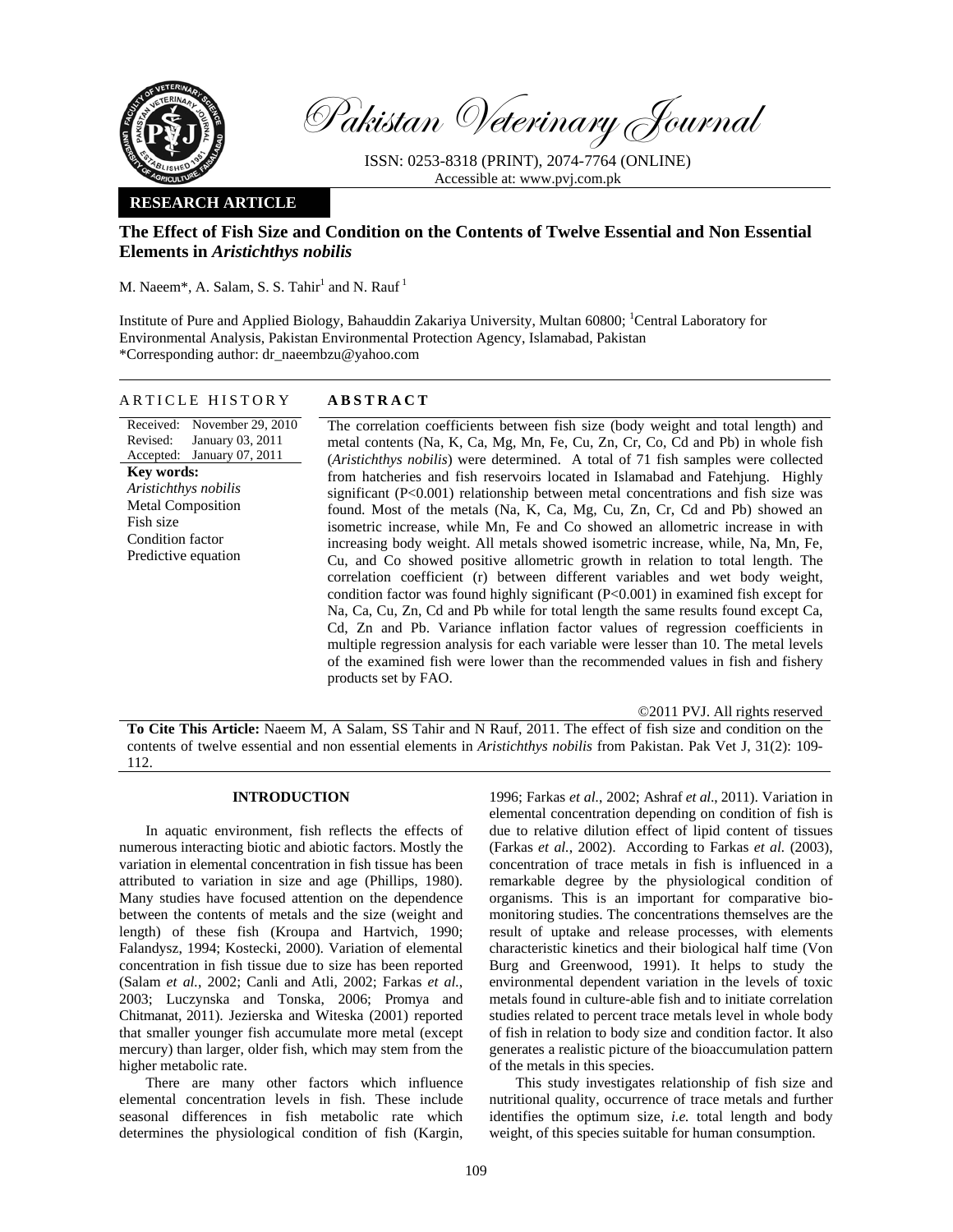#### **MATERIALS AND METHODS**

A total of 71 Bighead carp (*Aristichthys nobilis*) of body length ranging from 8.8-47.81 cm and body weight from 6.86-1766.0 g were sampled from reservoir of Fish Seed Hatchery Islamabad and Nursery unit Shahpur, Fathejang during the month of April, 1997 using a cast net and were transported live to the laboratory. Each fish was weighed and length was measured before further experimentation. Each fish was dried whole to a constant weight in a drying oven (Gallen Kamp, England) at 50- 60°C.

Analytical reagent grade chemicals supplied by Merck were used without further purification for the purpose of elemental analysis. Selected elements for analysis were Na, K, Ca, Mg, Mn, Fe, Cu, Zn, Cr, Co, Cd and Pb. One gram of dried fish powder sample was ashed in a muffle furnace at 500°C for 6 hours. The ash contents were digested in 10 mL (70%)  $HNO<sub>3</sub>$  on a hot plate at 82-100°C, heated to dryness and diluted up to 25 mL with deionized water. These solutions were aspirated into atomic absorption spectrophotometer and absorbance measurement was used for each element in flame atomization mode as described by manufacturer. Elemental concentrations were computed by a computer program CPFAAS (Ansari and Iqbal, 1993).

As variation in elemental concentration are related to body weight, total length and condition factor, the interrelationships of these variables are examined by the following multiple regression model:

### $Y = a + b_1 W + b_2 X$

Where a, intercept:  $b_1$ ,  $b_2$  are regression coefficients (slopes), W is wet body weight and X is either total length (TL) or condition factor (K) and Y is different body constituents. Additionally, Pearson correlation coefficients (r) between these variables were estimated. VIF (Variance inflation factor) are used as an indicator of multi-collinearity. The VIF for each independent variable should be less than 10. Regression analysis and calculation of correlation coefficients were carried out with the help of a computer package (Lotus 1-2-3). Paired t test was applied to know the differences between various elements tested in wet and dry carcasses. Statistical analyses for coefficient of determination for multiple regression analysis (MRA) were performed using Minitab statistical package program.

#### **RESULTS**

The values of various elemental concentrations found in the carcasses of *Aristichthys nobilis* (whole fish on dry and wet weight basis) are given in Table 1. In this study, Ca showed the highest, while Cd showed the lowest mean values in both wet and dry body weight. Highly significant (P<0.001) difference between elemental composition in wet and dry body weight of fish was found (Table 1).

It was observed total quantity of metals (Na, K, Ca, Mg, Cu, Zn, Cr, Cd and Pb) increased isometrically (b=1.0) while Mn, Fe and Co showed positive allometric (b>1.0) growth with increasing body weight (Table 2). It was observed that K, Ca, Mg, Zn, Cr, Cd and Pb showed isometric growth (b=3.0). However, Na, Mn, Fe, Cu, and Co showed positive allometry  $(b>3.0)$  with increasing body length. Predictive models have been found to be highly significant (Table 3).

The correlation coefficient (r) between different variables and wet body weight (W), condition factor (K) the value of  $(r)$  found to be highly significant  $(P<0.001)$ except for Na, Ca, Cu, Zn, Cd and Pb (Table 4). Multiple regression analysis between different variables and wet body weight (W), total length (Tl), the values of correlation coefficient (r) were found highly significant (P<0.001) except for Ca, Zn, Cd and Pb (Table 5).

**Table 1:** Grand mean±S.E values of elemental concentration in carcasses (n = 71) of *Aristichthys nobilis* (whole fish)

| Elemnts      | Concentration (µgg-1) | Paired T-test    |            |
|--------------|-----------------------|------------------|------------|
|              | Dry weight            | Wet weight       |            |
| Na           | 4062.25±156.81        | 770.48±26.57     | $24.81***$ |
| Κ            | 8503.91±319.88        | 1631.94±63.62    | 26.20***   |
| Ca           | 9436.04±392.00        | 1782.84±63.62    | 22.96***   |
| Mg           | 1331.10±43.21         | 253.47±7.64      | 29.44***   |
| Mn           | $14.01 \pm 10.13$     | $2.81 \pm 2.19$  | $11.83***$ |
| Fe           | 311.23±30.04          | $61.64 \pm 6.21$ | $10.43***$ |
| Сu           | $8.84 \pm 0.55$       | $1.67 \pm 0.10$  | $15.57***$ |
| Zn           | 83.22±8.80            | $15.49 \pm 1.41$ | $9.14***$  |
| Cr           | 22.08±1.48            | $4.19 \pm 0.27$  | 14.65***   |
| Co           | $3.52 \pm 0.24$       | $0.67 + 0.04$    | 14.66***   |
| Cd           | $2.12 \pm 0.11$       | $0.40 \pm 0.02$  | $18.19***$ |
| Рb           | $11.99 \pm 1.15$      | $2.25 \pm 0.19$  | $10.13***$ |
| ***: P<0.001 |                       |                  |            |

**Table 2:** Regression parameters for *A. nobilis*: Log body burden element  $(g) = a + b$  Log wet body weight  $(g)$ . Underlined values are not significantly different from b=1.0 (n=71)

| Wet body<br>weight (g) | Elements | a            | b    | S.E(b) | r             | t value            |
|------------------------|----------|--------------|------|--------|---------------|--------------------|
|                        | Na       | 2.55         | I.II | 0.07   | $0.89***$     | 1.63 N.S           |
|                        | ĸ        | 2.84         | 1.09 | 0.16   |               | $0.63***$ 0.54 N.S |
|                        | Ca       | 3.10         | 1.01 | 0.14   |               | $0.66***0.04$ N.S  |
|                        | Μg       | 2.25         | 0.99 | 0.17   |               | $0.57***$ 0.03 N.S |
| 6.86                   | Mn       | $-0.89$      | 1.48 | 0.10   |               | $0.87***$ 4.73 *** |
| to                     | Fe       | 0.68         | .4   | 0.06   |               | $0.94***$ 6.48 *** |
| 1766.0                 | Cu       | 0.05         | 1.04 | 0.04   |               | $0.99***$ 1.33 N.S |
|                        | Zn       | 1.10         | 1.00 | 0.05   |               | $0.91***0.01$ N.S  |
|                        | Cr       | 0.19         | ЫI   | 0.14   |               | $0.69***0.77$ N.S  |
|                        | Co       | -1.14        | 1.37 | 0.09   |               | $0.87***$ 3.88 *** |
|                        | Cd       | $-0.45$      | 0.99 | 0.08   |               | $0.84***0.19N.5$   |
|                        | Pb       | 0.19         | 1.01 | 0.10   |               | $0.79***0.12$ N.S  |
| a=Intercept;           | b=slope; | S.E=Standard |      | Error; | r=Correlation |                    |

Coefficient; \*\*\*: P<0.001, N.S>0.05

**Table 3:** Regression parameters for *A. nobilis*: Log body burden element  $(g)=a + b$  Log total length (cm). Underlined values are not significantly different from b=1.0 (n=71)

| 0          |         |         |      |        |           |                     |
|------------|---------|---------|------|--------|-----------|---------------------|
| Total      | Element | a       | b    | S.E(b) | r         | t value             |
| length(cm) |         |         |      |        |           |                     |
|            | Na      | $-0.18$ | 3.73 | 0.22   | $0.90***$ | $3.33 *$            |
|            | ĸ       | 0.17    | 3.65 | 0.54   | $0.63***$ | 1.22 N.S            |
|            | Ca      | 0.60    | 3.40 | 0.46   | $0.67***$ | 0.87 N.S            |
|            | Μg      | $-0.21$ | 3.35 | 0.58   | $0.57***$ | $0.88N$ .s          |
| 8.80       | Mn      | $-4.44$ | 4.91 | 0.35   | 0.86***   | $5.51***$           |
| to         | Fe      | $-2.68$ | 4.67 | 0.23   | $0.93***$ | $7.22***$           |
| 47.81      | Cu      | $-2.46$ | 3.48 | 0.15   | $0.96***$ | $3.22**$            |
|            | Zn      | $-1.34$ | 3.35 | 0.18   | $0.91***$ | 1.93 N.S            |
|            | Cr      | $-2.53$ | 3.72 | 0.46   | $0.70***$ | 1.55 N.S            |
|            | Co      | $-4.53$ | 4.62 | 0.31   | $0.87***$ | $5.22***$           |
|            | Cd      | $-2.82$ | 3.28 | 0.26   | $0.84***$ | 1.07 <sub>N.S</sub> |
|            | Рb      | $-2.30$ | 3.40 | 0.32   | $0.79***$ | 1.28N.S             |
|            |         |         |      |        |           |                     |

a= Intercept; b=slope; S.E=Standard Error; r=Correlation Coefficient; \*\*\*: P<0.001, N.S>0.05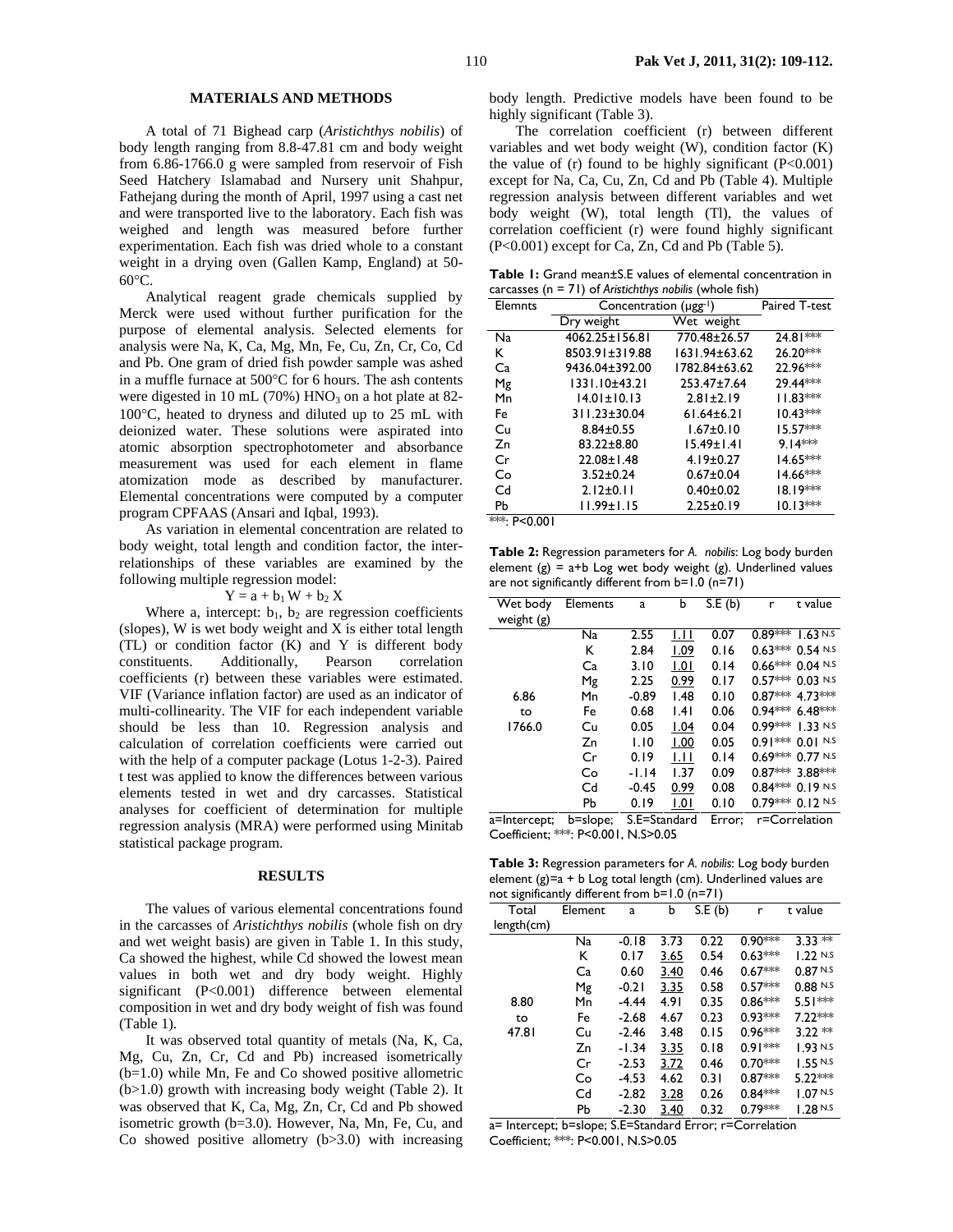In the present study, all metals showed isometric growth in relation to body weight and total length except Mn, Fe and Co which showed positive allometry in relation whereas Na which showed positive allometry in relation to total length only. Salam *et al.* (1996) has reported similar results for *Oreochromis nilotica* in which different metals showed no dependence on body weight or total length except Na, K, Sn, and Pb which showed positive allometry. It is suggested that the concentration of some elements remained constant while others increased or decreased linearly with increase in fish size, probably due to the reason that some metals accumulate at higher while others at lesser rate compared to its rate of excretion as fish grows in size..

The heavy metals like Na, K, Ca, Mg, Cu, Zn, Cr, Cd and Pb were found to increase in direct proportion to increase in body weight indicating isometric increase. Similar isometric increase in relation to body weight has also been reported by Ansari *et al.* (2006) in Zn, Cu and Ca and in Cu, Cr and Cd by Naeem *et al.* (2010). In the present study, Mn, Fe and Co showed positive allometry indicating significant proportional increase in metal concentration with increasing body weight. Similarly, Mn and Fe increased in *Tor putitora* asreported by Salam *et al.* (1994). However, Ansari *et al.* (2006) reported isometric increase in Fe and Cu concentrations with increasing body weight in *Puntius chola*, while isometric increase in Mn and Co and negative isomertery in Fe concentration studied by Naeem *et al.* (2010) in *Onchorhynchus mykiss*. These variations may be due to

difference in foraging methods, metabolic rate and size of fish.

When multiple predictive equations were applied for determining elemental concentration from wet body weight and total length or condition factor, a highly significant correlations were observed in most of the cases. Variance inflation factor of regression coefficients for each variable were lesser than 10, indicating precision of estimates.

Paired t-test analyses indicated significant (P<0.001) difference in elemental composition in wet and dry body weight of *Aristichthys nobilis* (Table 1). The values of inorganic element concentration obtained with *A. nobilis* were compared with the values already reported in the literature for various fresh water fishes whether cultured or wild. It was observed that interspecific variations in elemental concentrations exist which could possibly be due to the nature of their habitat, meat quality or gradual accumulation of pollutants entering the aquatic ecosystem.

## **Conclusions**

On the basis of the results obtained, it is concluded that the concentration of some elements remained constant while others increased or decreased linearly with increased fish. Additionally, the mean metal concentrations were below the maximum tolerance levels for human consumption established by FAO and thus consumption of the fishes of studied sites is safe for human consumption.

**Table 4:** Multiple regression relationships in *A. nobilis* (n=71) involving body weight (W, g.) and condition factor (K) with body burden element  $(g) = a + b_1 W + b_2 K$  (wet wt)

| v                        |           |          |                     |                       |                |      |
|--------------------------|-----------|----------|---------------------|-----------------------|----------------|------|
| Relationship             |           | a        | $b_1 \pm S.E$       | $b_2 \pm S.E$         | r <sup>2</sup> | VIF  |
| $Na = a + b_1 W + b_2 K$ | 0.23 N.S  | 848.66   | $0.16 \pm 0.10$     | $-125.43+205.38$      | 0.05           | 1.06 |
| $K = a + b_1 W + b_2 K$  | $0.35***$ | 746.12   | $0.07 + 0.23$       | 743.68±474.18         | 0.12           | 1.14 |
| $Ca = a + b_1 W + b_2 K$ | 0.26 N.S  | 2738.80  | $0.50 + 0.24$       | $-1009.79 \pm 488.34$ | 0.07           | 1.07 |
| $Mg = a + b_1 W + b_2 K$ | $0.33***$ | 281.59   | $0.06 \pm 0.03$     | $-47.42 \pm 57.40$    | 0.11           | 1.12 |
| $Mn = a + b_1 W + b_2 K$ | $0.70***$ | $-2.68$  | $0.002 \pm 0.0007$  | $4.19 \pm 1.48$       | 0.49           | 1.95 |
| $Fe = a + b_1 W + b_2 K$ | $0.54***$ | $-37.39$ | $0.03 + 0.020$      | 74.69+41.45           | 0.29           | 1.42 |
| $Cu = a + b_1 W + b_2 K$ | 0.22N.S   | 1.36     | $0.0003 + 0.0003$   | $0.15 \pm 0.07$       | 0.05           | I.O5 |
| $Zn = a + b_1 W + b_2 K$ | 0.18 N.S  | 27.74    | $0.001 \pm 0.005$   | $-10.92 \pm 11.01$    | 0.03           | I.O3 |
| $Cr = a + b_1 W + b_2 K$ | $0.36***$ | 5.55     | $0.003 + 0.0009$    | $-2.10 \pm 1.99$      | 0.13           | 1.14 |
| $Co = a + b_1 W + b_2 K$ | $0.40***$ | 0.92     | $0.0004 \pm 0.0001$ | $-0.38 + 0.32$        | 0.16           | 1.19 |
| $Cd = a + b_1 W + b_2 K$ | 0.17 N.S  | 0.18     | $-9.04 \pm 7.52$    | $0.0007 \pm 0.15$     | 0.03           | I.O3 |
| $Pb = a + b_1 W + b_2 K$ | 0.22N.S   | 4.89     | $0.001 + 0.0007$    | $-2.69 \pm 1.46$      | 0.05           | I.05 |

r=Multiple correlation coefficient; a=intercept; b<sub>1</sub>±S.E and b<sub>2</sub>±S.E=regression coefficient; r<sup>2=</sup>proportion of variance due to regression; VIF=Variance inflation factor, \*\*\*P<0.001; N.S.>0.05

**Table 5:** Multiple regression relationships in *A. nobilis* (n=71) involving body weight (W; g) and total length(TL; cm) with body burden element  $(g) = a + b_1 W + b_2 TL$  (wet wt)

|           | a        | $b_1 \pm S.E$       | $b_2 \pm S.E$      | r <sup>2</sup> | <b>VIF</b> |
|-----------|----------|---------------------|--------------------|----------------|------------|
| $0.31***$ | 496.31   | $-0.15 \pm 0.15$    | 11.92±6.21         | 0.09           | IJ         |
| $0.43***$ | 724.80   | $-0.51 \pm 0.34$    | $39.60 \pm 14.16$  | 0.18           | 1.22       |
| 0.18N.S   | 1350.30  | $-0.34 \pm 0.37$    | $20.31 \pm 15.40$  | 0.03           | 1.03       |
| $0.35***$ | 188.95   | $-0.01 \pm 0.04$    | $2.39 \pm 1.76$    | 0.12           | 1.13       |
| $0.67***$ | $-0.27$  | $0.001 \pm 0.001$   | $0.09 \pm 0.05$    | 0.46           | I.84       |
| $0.55***$ | $-15.35$ | $0.001 \pm 0.03$    | $2.71 \pm 1.27$    | 0.31           | l.44       |
| $0.29***$ | 2.22     | $0.001 \pm 0.0005$  | $-0.04 \pm 0.02$   | 0.08           | 1.09       |
| 0.23 N.S  | 27.58    | $0.01 \pm 0.01$     | $-0.56 \pm 0.34$   | 0.06           | 1.06       |
| $0.34***$ | 3.88     | $0.002 \pm 0.001$   | $-0.02 \pm 0.06$   | 0.12           | 1.13       |
| $0.38***$ | 0.43     | $0.0001 \pm 0.0002$ | $0.01 \pm 0.01$    | 0.14           | 1.17       |
| 0.06 N.S  | 0.45     | $4.89 \pm 0.0001$   | $-0.002 \pm 0.005$ | 0.004          | 1.004      |
| 0.14 N.S  | 3.24     | $0.001 \pm 0.001$   | $-0.05 \pm 0.05$   | 0.02           | 1.02       |
|           |          |                     |                    |                |            |

r=Multiple correlation coefficient; a=intercept; b<sub>1</sub>±S.E and b<sub>2</sub>±S.E=regression coefficient; r<sup>2=</sup>proportion of variance due to regression; VIF=Variance inflation factor, \*\*\*P<0.001; N.S.>0.05